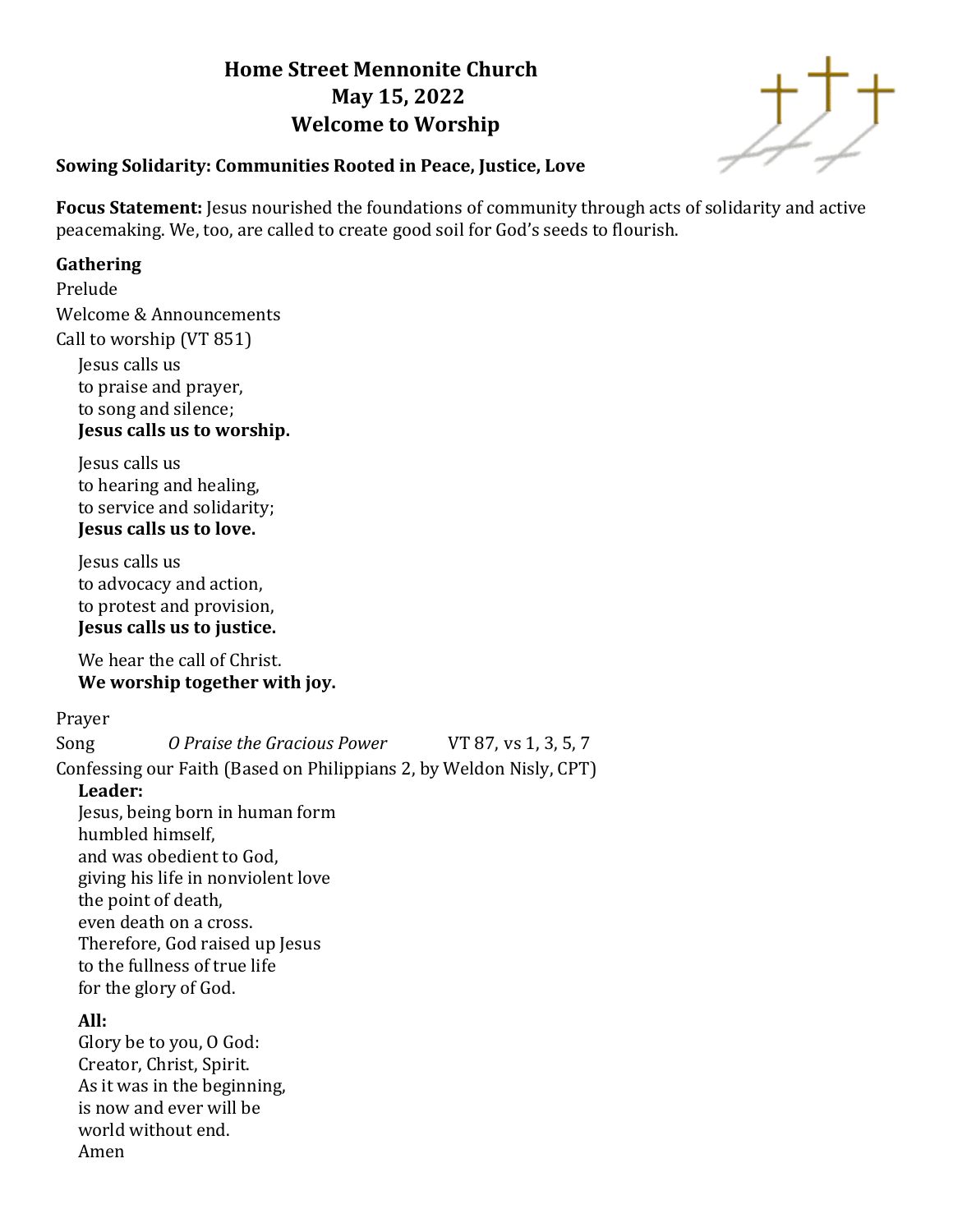# **Listening**

| Scripture reading: Matthew 13:1-9                                |                            |               |  |  |  |
|------------------------------------------------------------------|----------------------------|---------------|--|--|--|
| Children's Story                                                 |                            |               |  |  |  |
| Reflections on Scripture                                         |                            |               |  |  |  |
| Song                                                             | Be a Sower                 | VT 789        |  |  |  |
| <b>Stories from Community Peacemaker Teams</b>                   |                            |               |  |  |  |
| <b>Responding</b>                                                |                            |               |  |  |  |
| Song                                                             | Between Darkness and Light | <b>VT 808</b> |  |  |  |
| Offering                                                         |                            |               |  |  |  |
| Milestone Ministries: 13-year-olds, and University/College Grads |                            |               |  |  |  |
| Prayers of the people The Lord's Prayer                          |                            |               |  |  |  |
| <b>Sending</b>                                                   |                            |               |  |  |  |
| Song                                                             | Thuma mina                 | VT 834        |  |  |  |
| Benediction: Moment of reflection                                |                            |               |  |  |  |

*We acknowledge that we meet on the ancestral lands of several First Nations and the homeland of the Métis people. We commit ourselves to being Treaty People and to living in right relationship with one another as Indigenous and Non-Indigenous peoples.* 

| <b>Worship Participants</b>               |                                        |  |  |  |
|-------------------------------------------|----------------------------------------|--|--|--|
| Meditation: Judith FE, Carolina GS        |                                        |  |  |  |
| Worship Leader: Gordon J                  | Visuals: Michelle M, Peter F           |  |  |  |
| Scripture Reader: Ken N                   | A/V techs: Andy BW                     |  |  |  |
| Children's Time: Linda E                  | Prayers of the People: Judith FE       |  |  |  |
| Milestone Ministries: Heather Sch         | Ushers: Curt W., Taewook B., Bernie B. |  |  |  |
| Musicians: Brenda Schellenberg, Hannah BW |                                        |  |  |  |
|                                           |                                        |  |  |  |

### **In Prayer:**

We celebrate with all those graduating with post-secondary degrees or certifications. Pray for God's blessing and guidance as they move into another chapter of their lives.

Thanks to the eight Westgate students and staff member who worked at Home Street on Thursday for their Community Service Day. They spread gravel in the parking lot, cleaned the basement chairs, and oiled the pews. We're grateful for their help! Thanks also to Jan M. for organizing and Bert S. for helping supervise the group.

# **Inside Our Doors**

- 1. **Young Adults** are welcome to stay at church for lunch after the worship service today. Food is provided.
- 2. **Supporting Young Adult Travel to Mennonite World Conference Assembly:** Natasha NB is part of Mennonite Church Manitoba's young adult team travelling to the Mennonite World Conference Assembly in Indonesia. We want to support Natasha by raising \$2000 to assist with expenses. When you make a donation, you will receive a set of four original linocut cards designed by Natasha: <https://mennochurch.mb.ca/article/11820-mcm-young-adults-engage-global-church>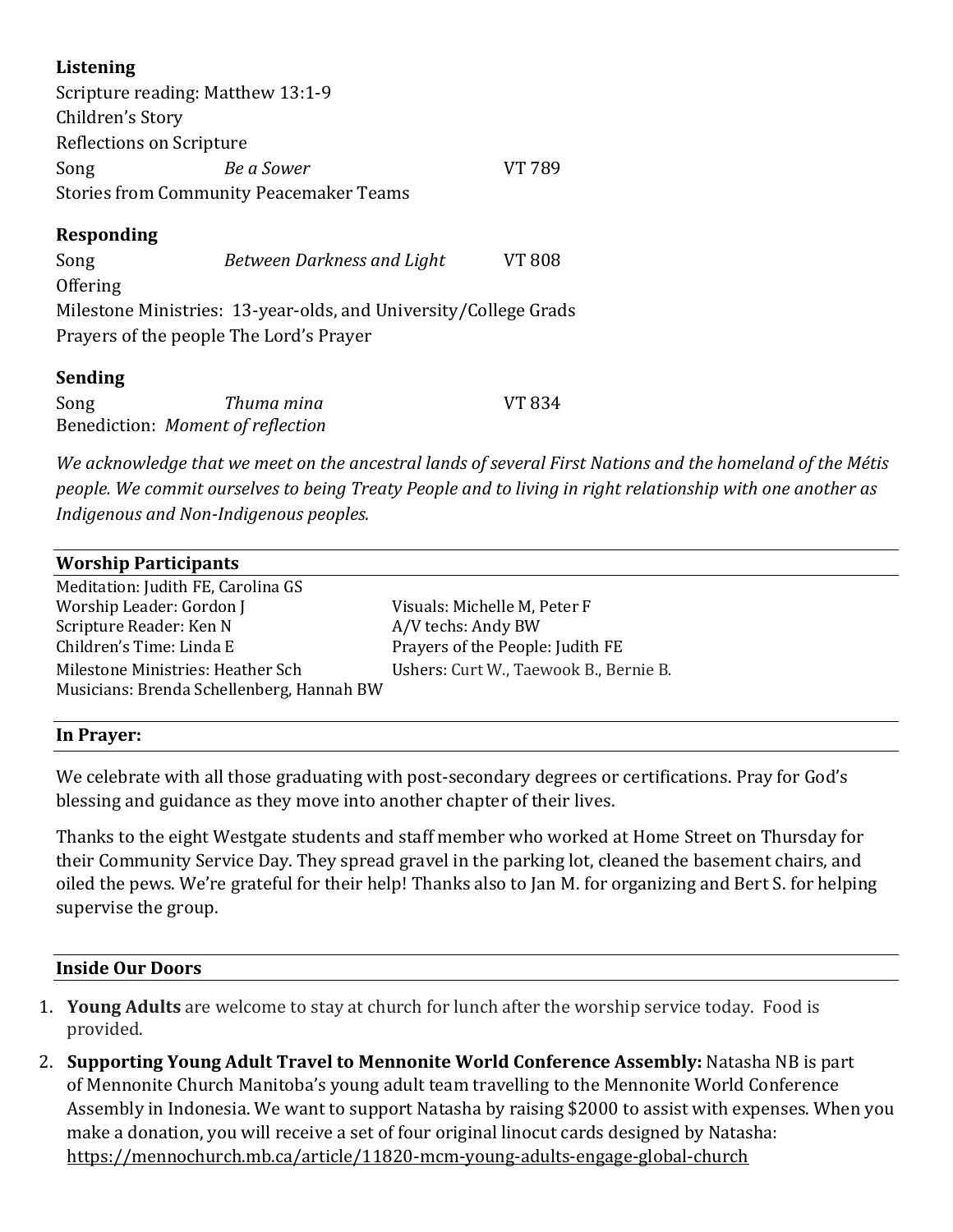- 3. **Save the Date: On the afternoon of June 12,** we invite you to walk or bike the Wolseley-Wellington loop in support of Mennonite Partners in China. Stop at stations along the route to visit, to do various activities, to sample Chinese snacks, and to make a donation towards supporting the work of Chinese leaders in translating Anabaptist materials into Chinese. More details coming soon.
- 4. **Join us as we commemorate the Palestinian Nakba** by raising the Palestinian flag at Winnipeg City Hall, May 15, 2:00-3:30pm! The Nakba, or catastrophe, saw the destruction of Palestinian society and their homeland in 1948. Over 750,000 Palestinians were permanently displaced and many of their descendants still live in refugee camps. The Nakba continues today, as Israel occupies the West Bank, East Jerusalem, Gaza strip and treats its own Palestinian citizens as 2nd class citizens.

# **5. Community Peacemaker Teams invites your support:**

 Visit the [website](https://cpt.org/) to learn about CPT, subscribe to the email list, join a webinar, or donate.



- Join Community Peacemaker Teams on [Facebook](https://www.facebook.com/groups/5042659409)
- Learn more about [the context of resistance in Colombia.](https://docs.google.com/document/d/1VNJF0HmJy_C6eRNxnJ1JjKa_2qFLBTNJZsbHhqFi0u4/edit)
- Sign an [urgent action campaign letter](https://cpt.org/campaigns/urge-colombian-authorities-to-respond-to-the-humanitarian-crisis) to Colombian authorities urging them to respond to the critical situation that is threatening the population of the Northeast Antioquia region.
- Join the [CPT delegation to Colombia](https://cpt.org/delegations#:~:text=CPT%20sends%20short%2Dterm%20(7,ground%20experiment%20in%20non%2Dviolence.) June 26 July 7.
- 6. **Email:** We send weekly emails to the congregation with information on current services and other happenings in the congregation. If you are not on this email list and would like to be please let Cindy Paetkau know at the office, 204-783-1721, [administrator@hsmc.ca](mailto:administrator@hsmc.ca)
- 7. **Donations**: Your donation to Home Street Mennonite Church is very welcome. Join with us as we seek to live and share the love of Christ. Donations to Home Street Mennonite Church can be made in the following ways:
	- Cheque mailed or dropped off at the church; E-transfer made by your banking app to the email [donate@hsmc.ca](mailto:donate@hsmc.ca)
	- Automatic deposit-contact the church office for a form to submit to the bank. Donations received towards the General budget last week: \$6384.05 Designated to special funds: \$2050
- 8. **Join us on Facebook:** We use our private Facebook group to share updates, news, links and to build community among Home Streeters. If you connect with our congregation, but you're not a member of the group, please consider joining by submitting a request to <https://www.facebook.com/groups/HomeStreetMC>
- 9. **Hearing Assistance:** Those who need some hearing assistance in the sanctuary can either ask the sound technician for a headset, or use Wi-Fi-enabled hearing aids. See the sound technician or ask an usher for the instructions.

# **This Week at Home Street**

| May | 15 | $10:45$ am        | <b>Worship Service</b>                     |
|-----|----|-------------------|--------------------------------------------|
|     | 16 | 7:00-8:00 pm      | CODA (downstairs)                          |
|     | 17 | 8:00-9:00 pm      | Recovery Chapters (downstairs)             |
|     | 18 | $2:30 - 5:00$     | Home Plate (Food Bank)                     |
|     | 19 | 8:00-9:30 pm      | 12 Step Group Meeting                      |
|     | 20 | 7:45am            | Men's Prayer meeting (over Zoom, contact   |
|     |    |                   | Byron Rempel -Burkholder if you would like |
|     |    |                   | the link)                                  |
|     | 21 | $9:00$ am-2:30 pm | SDA worship (sanctuary & downstairs)       |
|     |    |                   |                                            |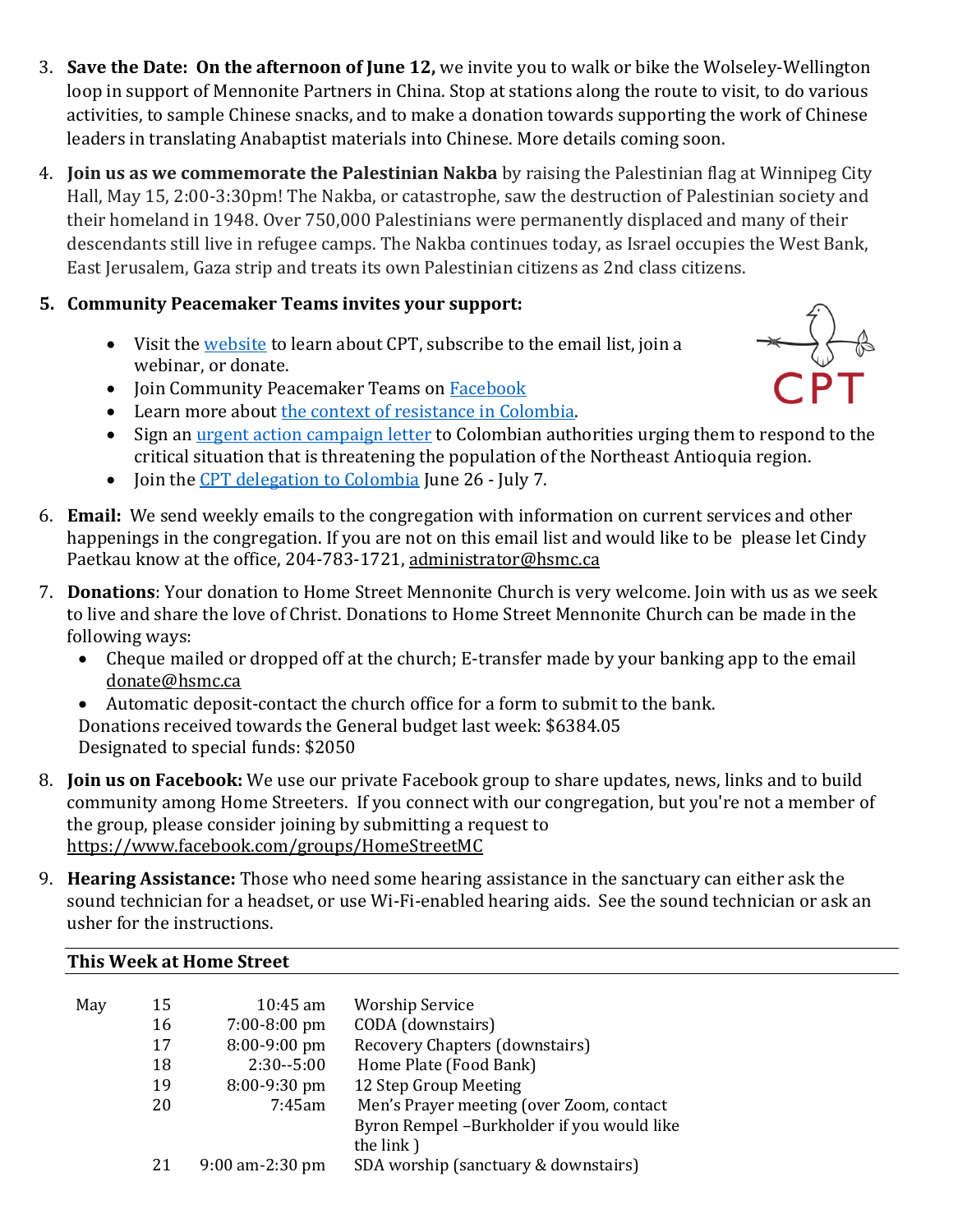#### **Outside Our Doors**

# **Mennonite Community Orchestra presents "Living on the Edge" on Sunday, May 15 at 3:00 PM at the Lutheran Church of the Cross in Winnipeg.** Visit [cmu.ca/events](http://cmu.ca/events) for ticket information.

**Winnipeg Mennonite Theatre** proudly announces their return to live stage productions with a rip-roaring classic comedy, *You Can't Take It With You* by George S. Kaufman and Moss Hart. We invite you to join us in celebrating the inaugural production of our 50<sup>th</sup> Anniversary Season.

May 12, 13, 14 at 7:35 and May 14 & 15 at 2:35 p.m., in the Martial Caron Theatre of St. Boniface College Tickets are \$20 available on our website: [www.winnipegmennonitetheatre.ca](http://www.winnipegmennonitetheatre.ca/) or by phone 204-786-2311.

#### **Spring Sängerfest**

Come to Westgate on Sunday May 29th at 2:00 PM for an outdoor Sängerfest. We will gather to sing and worship together, as well as enjoy music from various groups. If you are interested in organizing a small group to share some songs, please email Sean Goerzen [\(seangoerzen08@hotmail.com\)](mailto:seangoerzen08@hotmail.com) so we can prepare a program. A keyboard and audio equipment will be available for everyone to use. We would love to hear a wide variety of music at this event. Should there be poor weather we will move the event inside."

#### **Mennonite Church Manitoba**

**Concordia Hospital is hiring a part-time/casual Chaplain. Concordia is a Winnipeg hospital with a Mennonite heritage and a Christian faith foundation.** If you are interested in receiving more information, please contact Justin Eisinga, Manager of Spiritual Care at [jeisinga@concordiahospital.mb.ca.](mailto:jeisinga@concordiahospital.mb.ca)

**Lindenwood Retirement Living is looking for a Spiritual Care Coordinator to join our team.** For more information on this career opportunity please see our website at [www.lindenwood.ca/careers](http://www.lindenwood.ca/careers)

**Summer camp is not the same (actually it's not possible) without our volunteers!** Kitchen and maintenance help, camp pastors, and health officers are needed at both camps. Come and spend a week at one of our lovely sites and add your unique gifts to our amazing camp community. Call the CWM office at 204-895-CAMP or register online at [www.campwithmeaning.org/staff.](https://mennochurch.us17.list-manage.com/track/click?u=ad5b62cc11dbd51616d36b2e2&id=f61223d21e&e=e5164c07cf)

#### **Canadian Mennonite University Consider CMU:**

**"Where learning and career connect**." Virtual open house on Wednesday, May 25, 6:00–7:00 PM CDT. Receive a virtual tour of CMU's campus, ask questions of our Admissions team, hear from faculty and current students, and learn about our free tuition for a year contest. Visit cmu.ca/virtual-open-house.

**CMU Golf Classic.** Support CMU student athletes and the CMU financial aid program by attending the 21<sup>st</sup> Annual CMU Golf Classic. Wednesday, June 15 at Bridges Golf Course in Starbuck, MB. Visit cmu.ca/golf for details.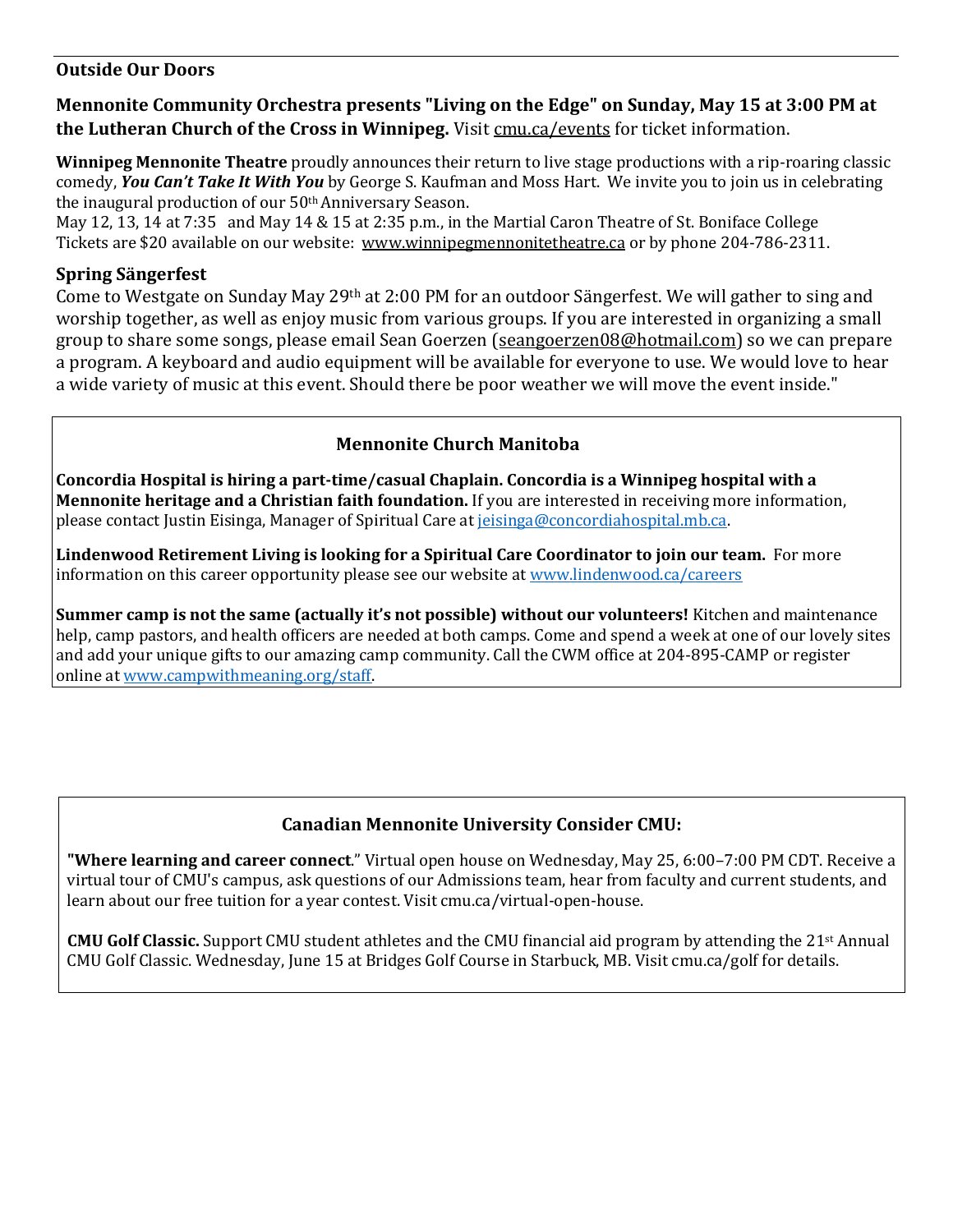### **Employment Opportunities**

#### **The Bethania Group**

The Bethania Group is currently recruiting for a Spiritual Care Assistant at Bethania Mennonite Personal Care Home. Please submit a resume and cover letter to Ferdinand Funk, director of Spiritual Care at 1045 Concordia Ave., Winnipeg MB, R2K 3S7 Email: [ferdinand.funk@bethania.ca](mailto:ferdinand.funk@bethania.ca)

(contact Cindy at the church office for a more detailed description if you are interested).

**Bethel Place is seeking a student for employment during the summer months to provide support to the SOI Meal Program**, Monday to Friday (daytime hours). We are looking for candidates who have been vaccinated against COVID-19 and have some experience in food preparation and have a passion for working with older independent adults. We offer a challenging team-oriented work environment. Hourly wage is \$13.02. **Reply by email to: Attention – Bethel Place, Executive Director by fax#204-284-3763 or email[: bp@bethelplace.ca](mailto:bp@bethelplace.ca)**. Reply in confidence no later than May 18th, 2022

**Lindenwood Retirement Living is currently seeking applications for the following positions:**

Spiritual Care Grounds Cook Administrative Assistants Maintenance Please see [www.lindenwood.ca/careers](http://www.lindenwood.ca/careers)

**Winnipeg Mennonite Elementary & Middle Schools** is looking for a Superintendent / Chief Executive Officer for a term position. The CEO will be responsible for the overall direction and leadership of the school and its staff. Learn more and apply online at [wmems.ca/jobs.](http://wmems.ca/jobs)

#### **Mennonite Central Committee**

**Host an MCC workshop on having difficult conversations.** The COVID-19 pandemic has prompted some painful exchanges between colleagues, friends and even family members, but so have many other issues. This workshop offers tools for practicing self-awareness, active listening and open dialogue. For more information or to host this workshop, contact Marta Bunnett Wiebe at [martabunnettwiebe@mccmb.ca](mailto:martabunnettwiebe@mccmb.ca) or 204-925-1910.

**Cycle Clear Lake for MCC!** Sign up for a beautiful 34 km trail ride on July 2 and raise money to help refugees and displaced people around the world. Find out more and register by June 15 at [mccmb.ca/cycleclearlake.](https://mennonitecentralcommittee.cmail19.com/t/i-l-cukdua-tjudtuujtr-j/) Golf for MCC. Join us for a day of golf, prizes and dinner on July 7 and you'll support refugees and displaced people around the world. For more information about the MCC Manitoba Golf Tournament and to register, visit [mccmb.ca/golf.](https://mennonitecentralcommittee.cmail19.com/t/i-l-cukdua-tjudtuujtr-t/)

**Join a compassionate community of Manitobans helping to end hunger!** Sponsor an acre of Manitoba farmland through Grow Hope to provide food and agricultural training for people in places like India and Haiti. Your gift will multiple with every \$1 growing to as much as \$5! Visit [mccmb.ca/growhope](https://mennonitecentralcommittee.cmail19.com/t/i-l-cukdua-tjudtuujtr-i/) to learn more and join us.